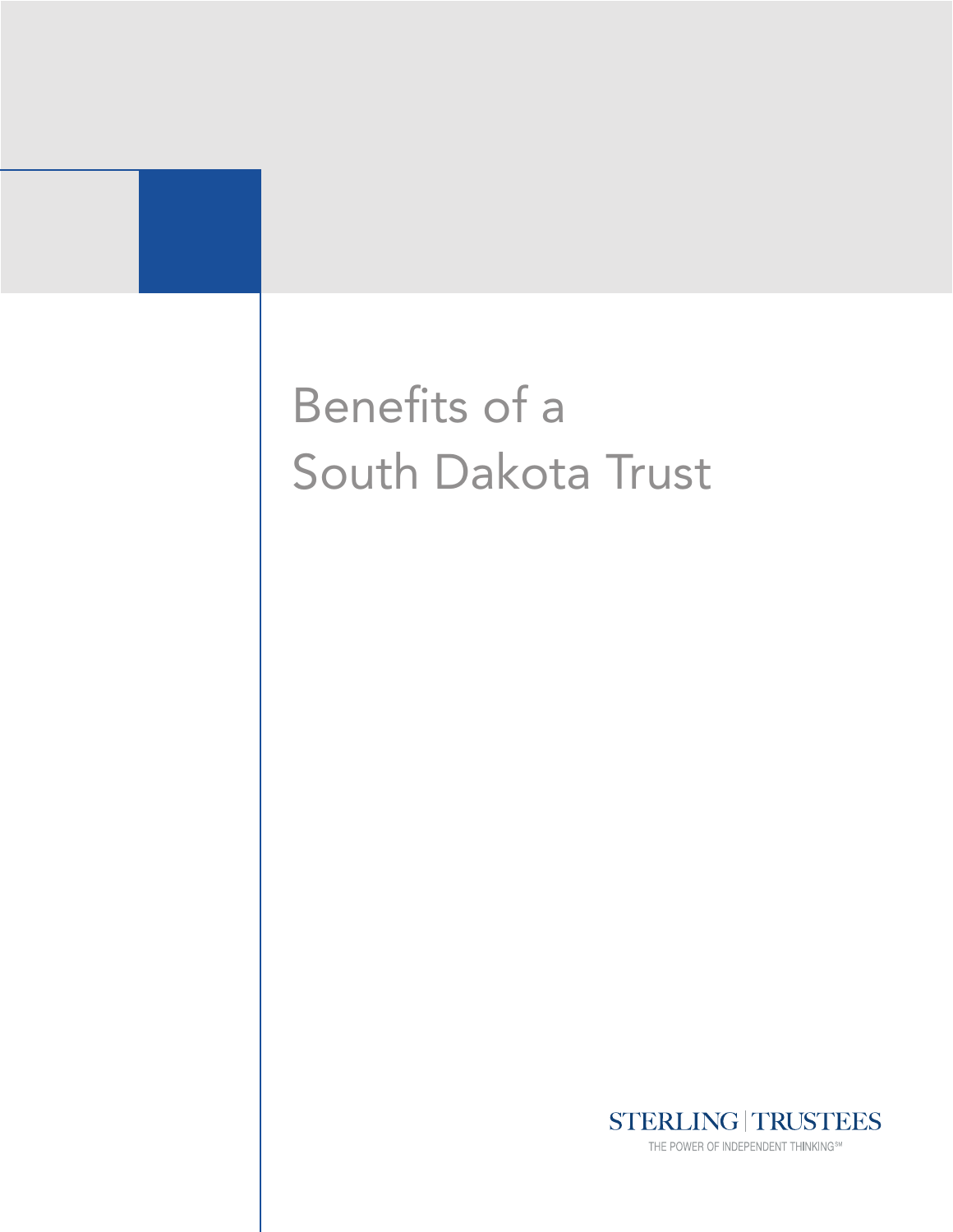A South Dakota trust can provide you with valuable benefits today and for years to come. *Trust & Estates Magazine* (January 2007) ranked South Dakota as the #1 perpetual trust jurisdiction in the United States. South Dakota offers a unique opportunity for protecting and passing on wealth, as the state has some of the most advantageous, flexible and innovative trust and tax laws in the country.

Benefits of a South Dakota trust:

- South Dakota law provides for trusts with an unlimited duration
- Self-settled asset protection trusts
- Third-party discretionary trust laws for asset protection
- No state tax on income, capital gains, dividends, interest, intangibles or any other income
- Trust laws allow for directed and delegated trusts
- $\bullet$  Lowest state insurance premium tax in the nation  $-8$  basis points
- Privacy statutes are the country's best

## Unlimited trust duration

Most states use a rule which requires that all interests must vest no later than 21 years after the end of a life of the last identifiable individual living at the time the interest was created. This is referred to as the common law Rule Against Perpetuities. This rule can result in the termination of a trust before the grantor had originally intended. In 1983, South Dakota abolished the Rule Against Perpetuities and now provides that most South Dakota trusts may be continued for an unlimited duration. South Dakota's offering of unlimited trust duration allows clients to pass on their values and priorities to future generations without the rules and guesswork imposed by other trust jurisdictions.

### Asset protection

Asset protection is extremely important to wealth holders and their advisors. Asset protection trusts help shield assets placed in a trust from creditors, divorce or bankruptcy, allowing clients to maintain their wealth and pass on their assets to future generations as originally intended.

South Dakota is one of a few states in the country that provides creditor protection for self-settled trusts. A self-settled trust is a trust formed for the benefit of the person or entity that created the trust.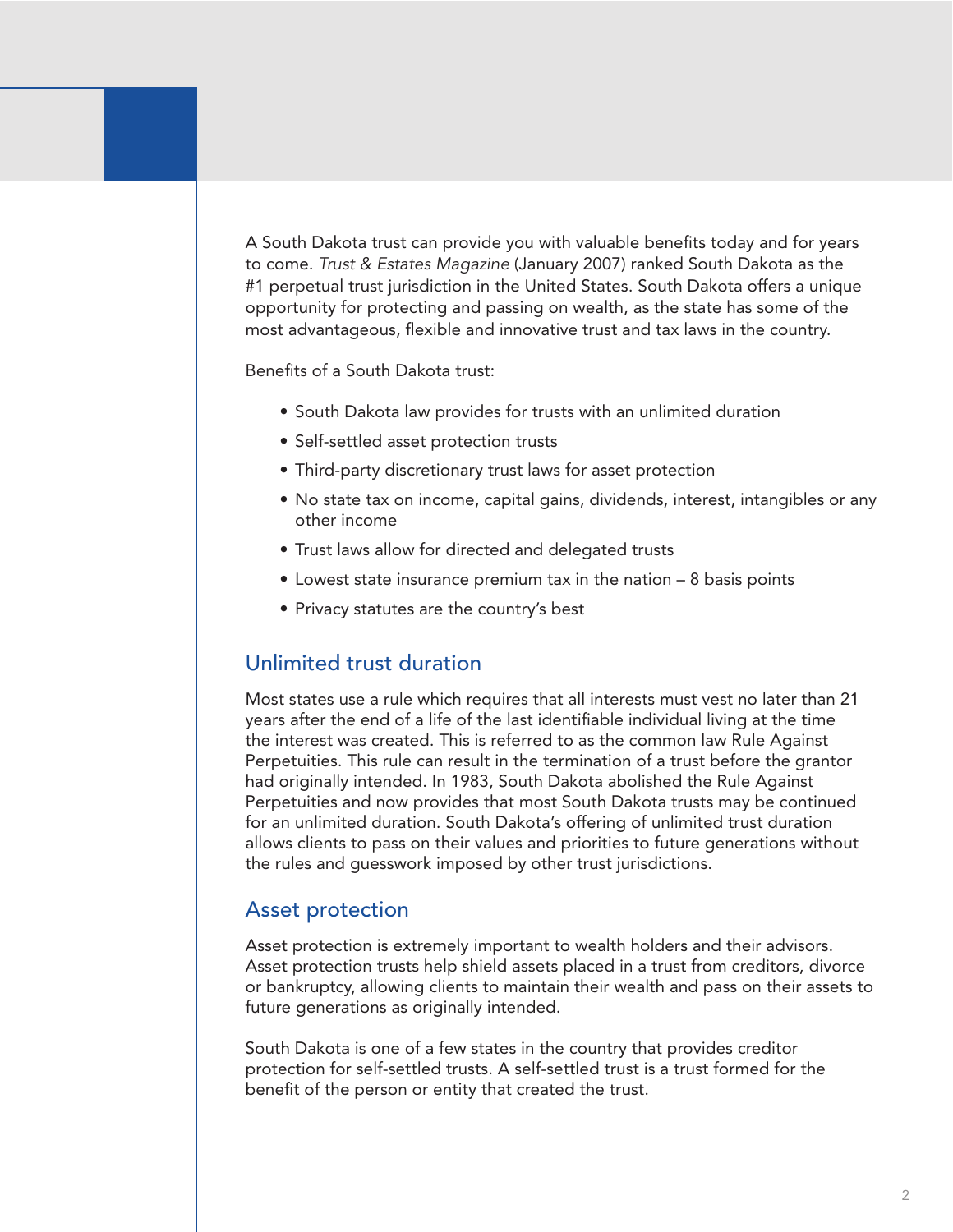The South Dakota self-settled trust statutes require that:

- The trust must be revocable and utilize South Dakota law
- All of the trust administration must be performed in South Dakota
- At least one trustee must be a resident or institution in South Dakota
- At least part of the trust property should be located in South Dakota

The settlor may be named as a discretionary beneficiary and retain significant benefits and control, including the receipt of trust income and control over investment decisions if warranted. The independent trustee retains full authority to over trust distributions. This allows the trustee to prevent a creditor from invading trust assets or demanding a distribution to the beneficiary that a creditor would then seize, since the funds are not under the control of the beneficiaries.

#### Tax savings

South Dakota is a no income tax state for trusts and offers such tax advantages and savings on the state level, including:

- No state income tax
- No capital gains tax
- No intangibles tax
- No corporate income tax
- No dividends and interest tax
- No city or local tax
- No state personal property tax
- No state ad valorem tax
- No gift or inheritance tax
- No GST
- No state coupon tax

South Dakota also has the lowest state insurance premium tax in the nation, only 8 basis points compared to an average of 200 basis points in other states. This low premium applies whether a trust is irrevocable, revocable or a LLC is utilized.